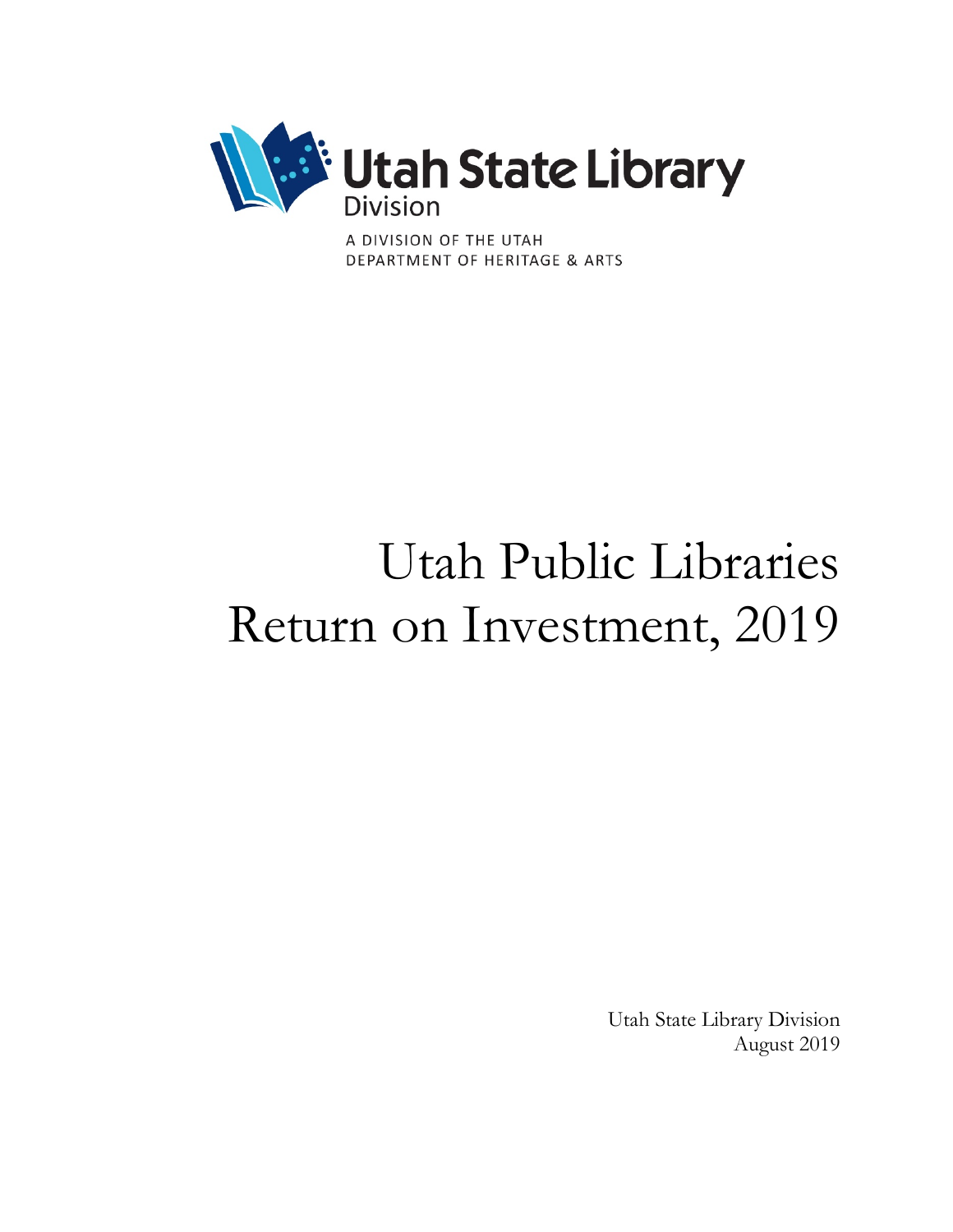## **Utah Public Libraries Return on Investment, 2019**

**Commissioned by the Utah State Library Division, Colleen Eggett, Utah State Librarian/Division Director**

> **Compiled and Submitted by Steven D. Decker, MLS, CPLA Director, Cedar City Public Library Submitted August 8, 2019**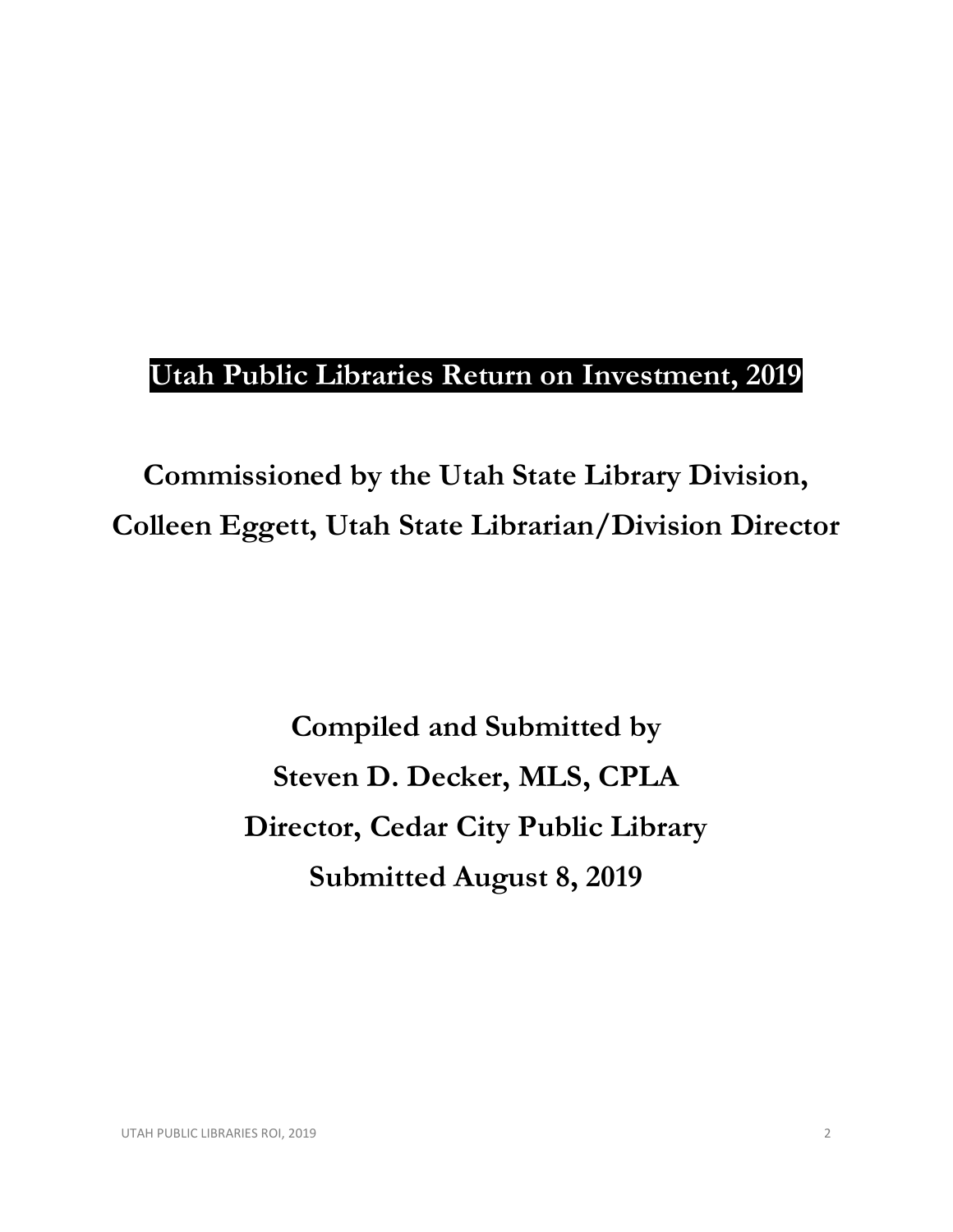#### **Abstract**

Return on investment is an econometric calculation indicating the amount of return that is anticipated for each dollar invested. The current return on investment for Utah public libraries is calculated to be \$7.04, down from \$7.35 ten years ago. Possible factors, including faith in the economy and the prevalence of personal electronic devices, are discussed. Methodologies for arriving at monetary values are discussed. A table of individual factors is included.

#### **Overview**

For nearly fifteen years the Utah State Library Division (USL) has monitored the return on investment (ROI) of Utah public libraries. Review of the econometric began in 2005 when Joe G. Baker, Ph.D. (Southern Utah University), Steven D. Decker, MLS (Cedar City Public Library), and Douglas Abrams, MLS, Ph.D. (Utah State Library Division) laid the groundwork for future studies. The team's preliminary work reviewed data from several states (Pennsylvania, Florida, New York, and South Carolina) and cities (Carlsbad, CA, and St. Louis, MO).

In 2009, Decker was contracted to engage in the research generated and outlined by the pilot study. A survey instrument based heavily on the South Carolina model was created and distributed throughout the State of Utah. It was determined that the ROI of Utah public Libraries was \$7.35. That is, Utah residents received \$7.35 in benefit for each dollar spent on public library service. No attempt was made to differentiate between direct and indirect community benefits. This information was published by the Utah State Library Division.

Largely of his own volition, Decker completed an abbreviated follow-up study in 2013 and determined that Utah public library ROI had risen to \$8.72. It is unknown if this information was published by USL.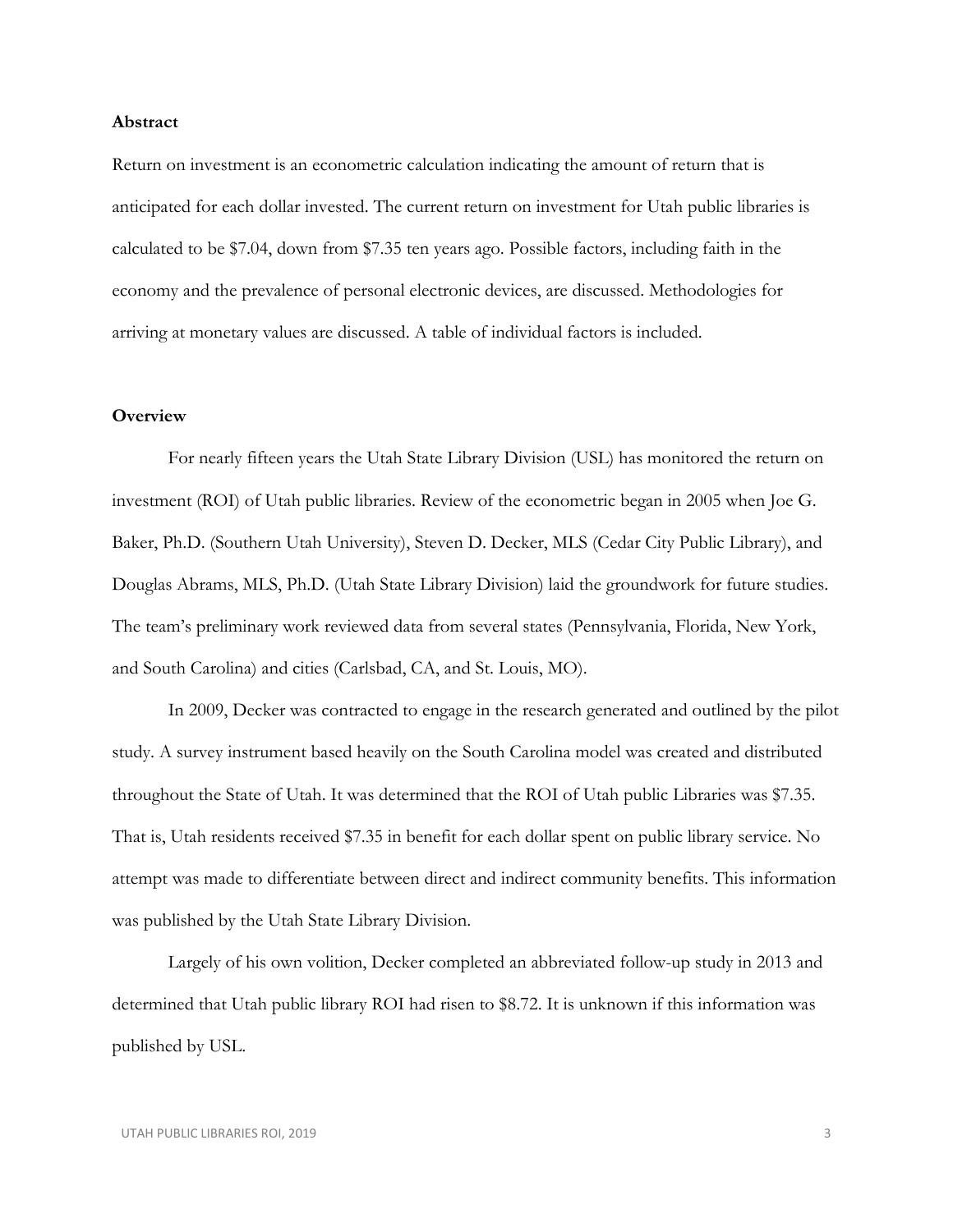It may reasonable to posit that ROI is directly impacted by economic conditions. For example, during this century (2000-2018) cost of living adjustments (COLA) for the Social Security Administration (SSA) has averaged 2.2%. However, in 2009 the SSA COLA was nil – literally zero percent. Between 2009 and 2013, the date of the follow up study, the economy had some indicators of recovery, but amount or speed of recovery was still uncertain. Again, two of those years, 2009 and 2010 marked a zero percent increase in SSA COLA. Though 2011's increase was healthy 2012 and 2013 posted a modest 1.7% and 1.5% increase respectively. Perhaps this indicated a lack of economic faith if not outright instability. The 2015 SSA COLA returned to zero. The past three years seem to indicate a return to stability posting SSA COLA's near or exceeding the century average.

Libraries have a history of following economic indicators. When economies are bad, library use increases; when economies are good, library use decreases. Put another way, it would be reasonable to project, based on experience, that when economies are bad the perception of the value of the library increases; when economies run well, the perception of the value of the library decreases. With the perception of a stabilizing economy and the 2019 SSA COLA set at 2.8% (28.5% higher than the 21<sup>st</sup> Century average), it is historically predictable that the current perceived value of library services will decrease until the next economic downturn. This will particularly impact survey responses as to how much people value certain services (programs, internet and/or wireless access, etc.) provided by their public library.

One more caveat must be included: A great deal of consideration was given to attempting to use the Keynesian metric of a multiplier. That is, the attempt to calculate how much money, particularly new money and capital expenditures, diffuse from government expenditures into the economy. This is not something that was considered in earlier studies and it is not attempted here because (1) the total salaries and wages paid to public library personnel are included in total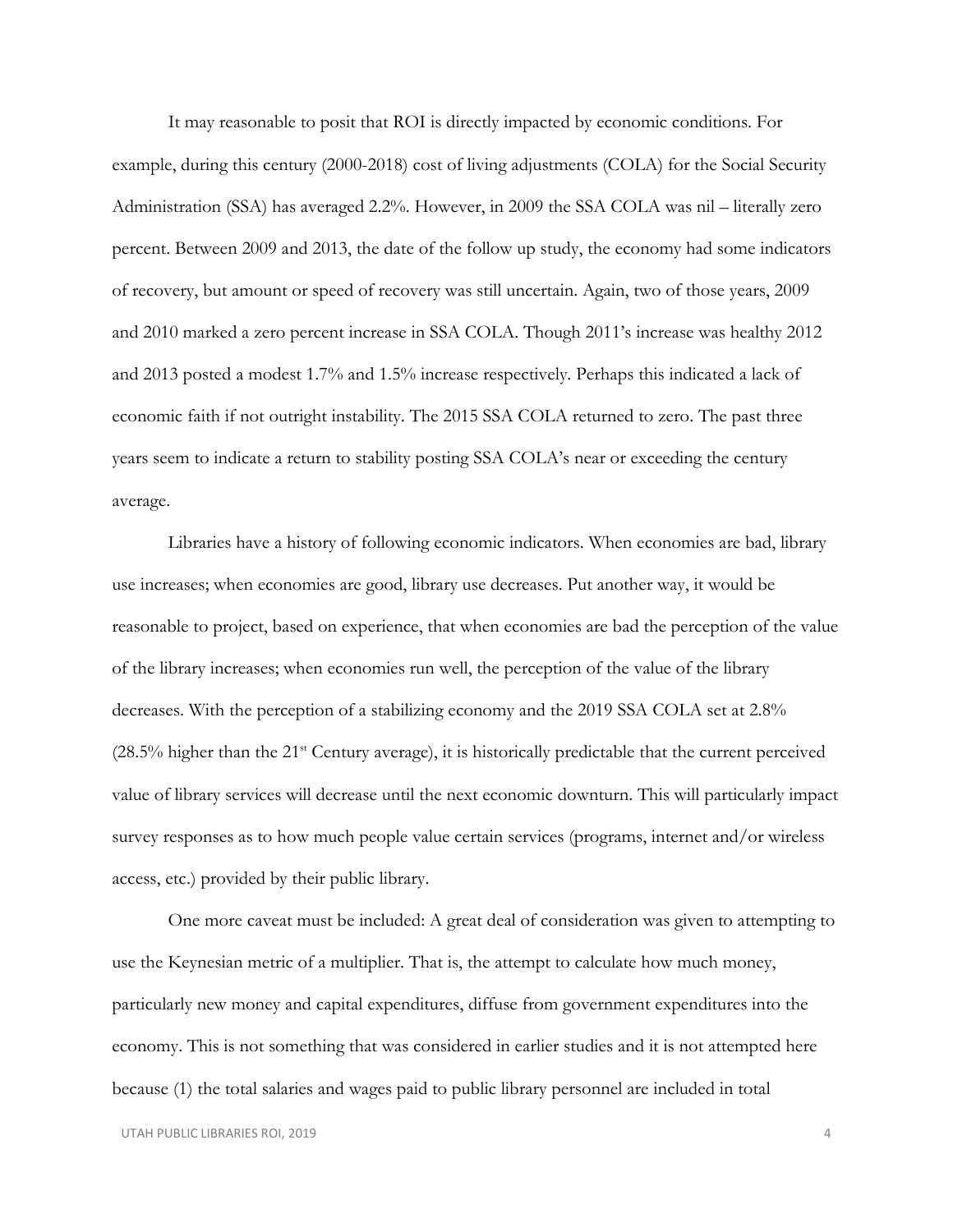operating expenditures used to calculate ROI, (2) the multiplier effect metric has to assume a figure for the marginal propensity to consume which is unknown and cannot be reliably calculated with the information at hand,<sup>[1](#page-4-0)</sup> and (3) because it is impossible, with the information at hand, to determine how much of capital expenditures took place in manners that directly benefited the Utah economy and how much of the expended capital funds went out of state.

#### **Return on Investment (ROI)**

ROI is calculated as:

(Economic Value of Library Services – Library Budget) / Library Budget

ROI is defined as "a performance measure used to evaluate the efficiency of an investment .

. . relative to the investment's cost." Like the formula above, it is calculated thus:

(Current Value of Investment – Cost of Investment) / Cost of Investment<sup>[2](#page-4-1)</sup>

#### **Methodology**

 $\overline{a}$ 

Steps to ensure accuracy and consistency have been implemented. However, some information is somewhat subjective. For instance, survey respondents were asked to identify how much they would be willing to pay for certain services. Results of ROI calculations are based on respondents' answers though the actual amounts respondents say they would be willing to pay is untested.

The most recent figures available have been used. These figures may span some amount of time. For example, the 2017 annual report is the most recent aggregated report available on the Utah

<span id="page-4-0"></span><sup>1</sup> Since marginal propensity to consume deals with spending vs. savings of disposable income, it may be close to 100% given the economic indicators from that past decade. That is, close to 100% of disposable income may have been spent rather than saved.

<span id="page-4-1"></span><sup>2</sup> https://www.investopedia.com/terms/r/returnoninvestment.asp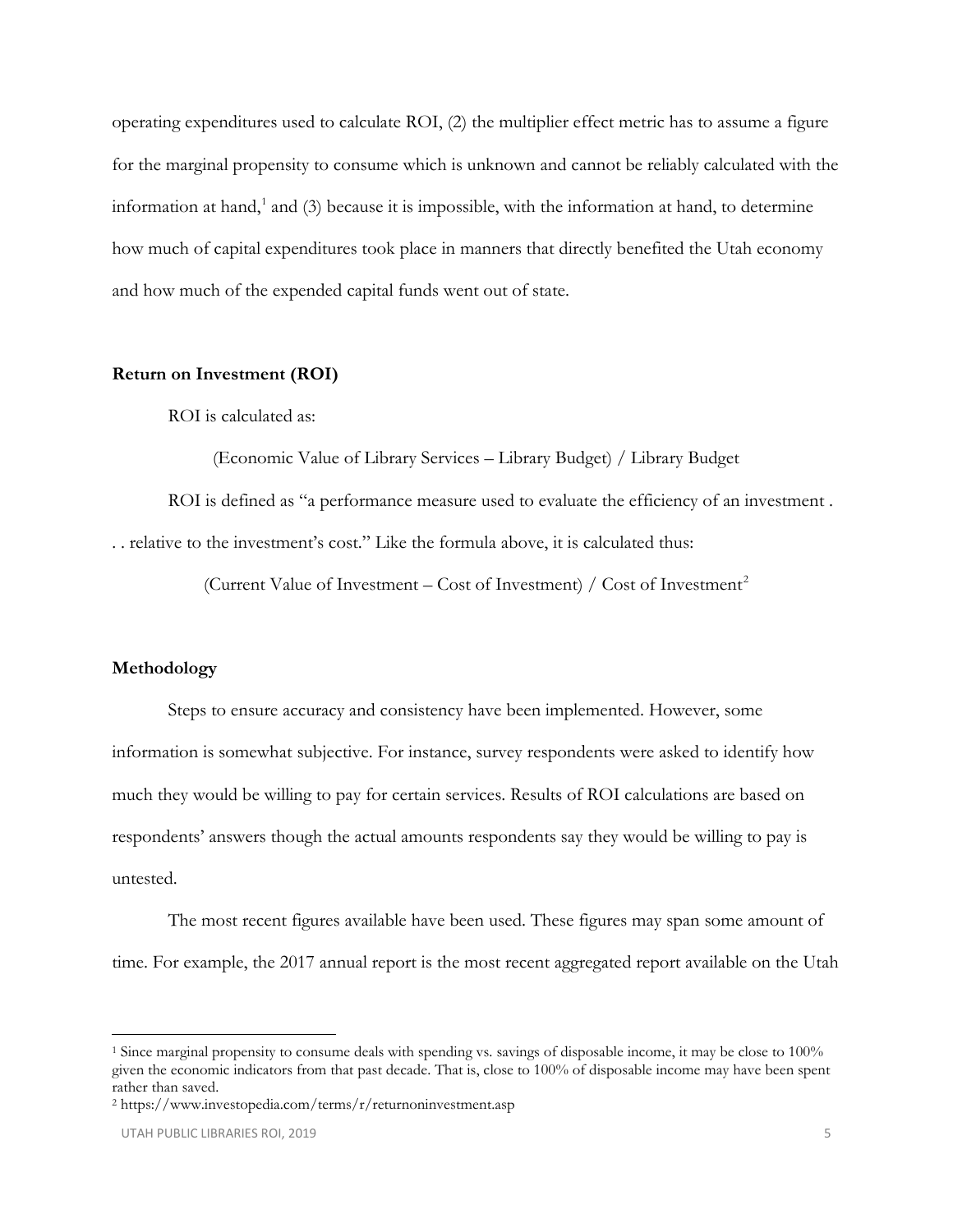State Library's (USL) website, but retail cost of materials extracted from vendors will be more current.

Specific ROI calculations were calculated as follows:

- Total operating expenditures of Utah public libraries, annual report, 2017: \$107,304,690.
- Total capital expenditures of Utah public libraries, 2017: \$25,603,158.
- Total current annual cost of Utah's Online Library, 2019, including platform costs for Overdrive, RBDigital, OCLC, and reference/database costs: \$610,217.
	- o USL also spends on eMaterials. This expenditure is addressed in the calculation for electronic circulations.
- Circulation transactions, physical materials, 2017: 30,004,156.
- Circulation transactions, electronic materials, 2017: 3,829,444.
- Average calculated retail cost of a print material (17 June 2019): \$21.22
	- o Top 15 bestselling hardcover fiction books (New York Times, 17 June 2019): \$27.93
	- o Top 15 bestselling trade paperback fiction (New York Times, 17 June 2019): \$17.06
	- o Top 15 bestselling hardcover nonfiction books (New York Times, 17 June 2019): \$30.16.
	- o Top 15 bestselling paperback nonfiction books (New York Times, 17 June 2019): \$16.76.
	- o Top 10 bestselling children's middle grade hardcover (New York Times, 17 June 2019): \$16.19.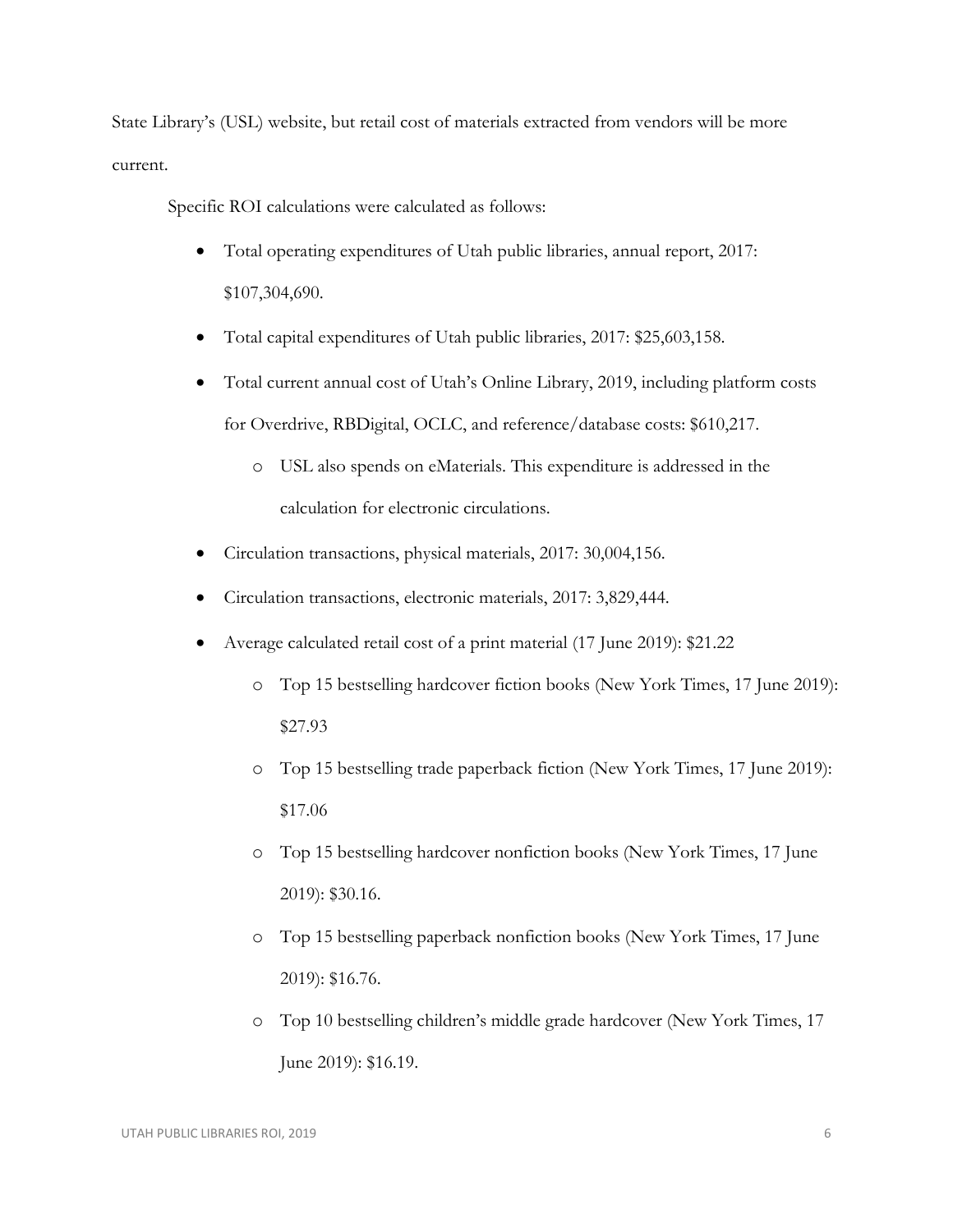- o Top 10 bestselling children's picture books (New York Times, 17 June 2019): \$16.99
- o Top 10 bestselling young adult hardcover (New York Times, 17 June 2019): \$19.99
- Average calculated retail cost of eMaterials (Overdrive, 10 July 2019): \$46.64.
	- o Adult fiction eBook, \$44.88; adult nonfiction eBook, \$42.35; adult fiction eAudio, \$73.06; adult nonfiction eAudio, \$64.04. Average adult eMaterial: \$56.08.
	- o Young adult fiction eBook, \$45.88; young adult nonfiction eBook, \$25.12; young adult fiction eAudio, \$60.96; young adult nonfiction eAudio, \$41.96. Average young adult material: \$43.23.
	- o Children's fiction eBook, \$18.03; children's nonfiction eBook, \$25.30; children's fiction eAudio, \$45.33; children's nonfiction eAudio, \$30.42. Average children's eMaterial: \$29.77.
- Periodicals: Average calculated costs of physical periodical subscriptions using information provided by Daniel Mickelson (Springville Public Library) and Elizabeth Meyers (Washington County Library): \$55.46.
	- o Springville Library: \$3,397.92 annually for 106 subscriptions.
	- o Washington County Library: \$14,846.63 annually for 223 subscriptions.
- Internet use was determined from FY 2017 annual report data.
- Wireless use was extrapolated from FY 2017 annual report data. NOTE: Many libraries do not have the capability of determining wireless internet use. However, enough libraries have the capability to allow confidence through extrapolation.

Therefore, wireless sessions among reporting libraries were tallied (1,109,865) as was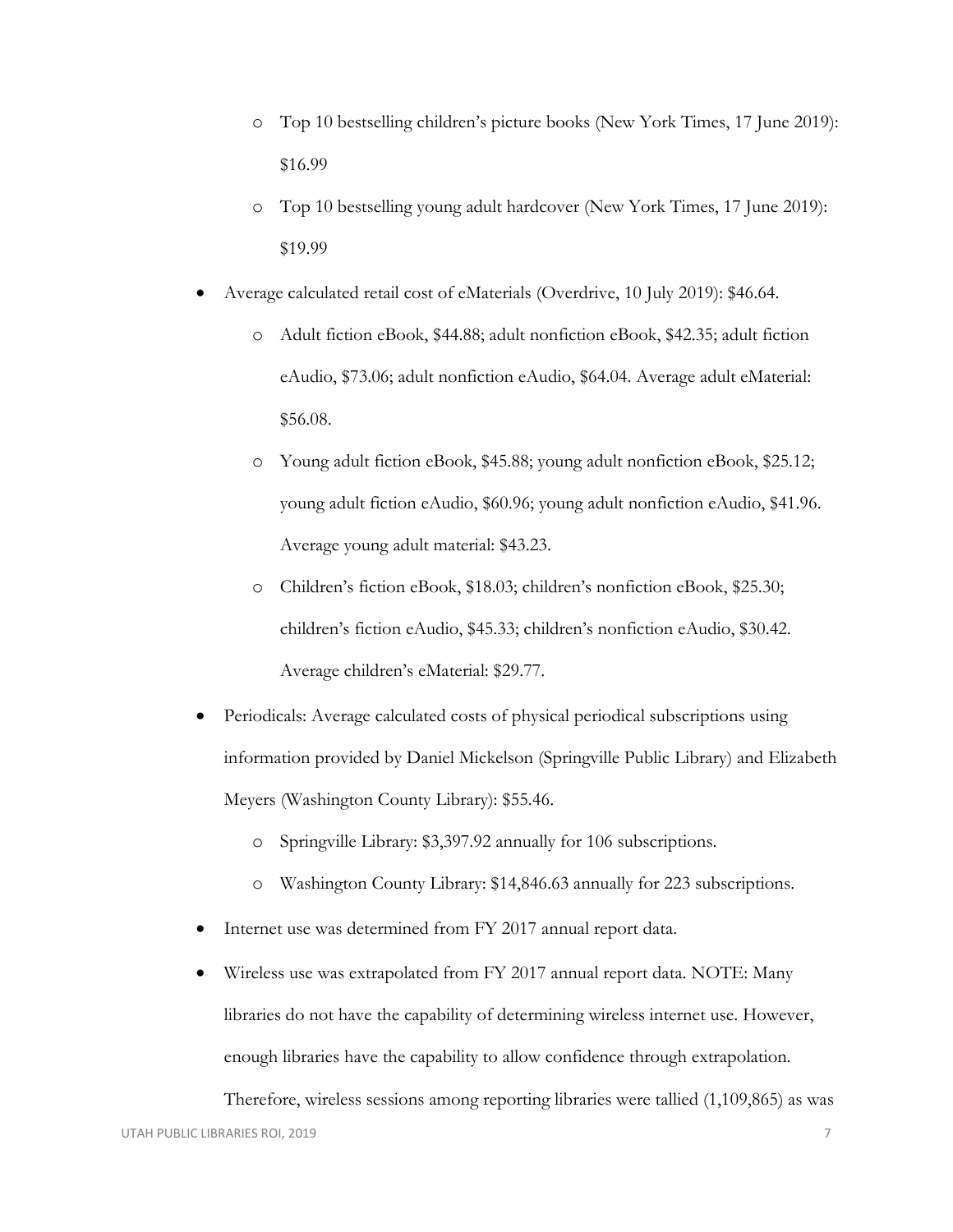the number of registered uses among wireless session reporting libraries (1,194,683). Thus, mathematically, each registered patron used a library's wireless capability 1.08 times annually. Generalizing from 1.08 uses per registered user annually (1,741,084 registered users in the State), the wireless use across Utah libraries was calculated to have been 1,880,371 times.

The value of programming and services was derived from a state-wide survey. One hundred fifty participants from across the state responded to the survey. Four measures of central tendency were calculated from each response category: mode (the most often occurring answer), median (the answer in the geographical center of the responses, i.e., the answer in the exact center of the distribution or that with an equal number of answers above and below), mean or mathematical average of the distribution, and the mean of those answers placing a value on a service. This final metric was used in the calculation.

While it is true that by using the mean of those who placed value on queried programs or services tends to raise the average cost, such a use is valid based on the assumption that those who wish the service will value the service. Those who do not use the service have no reason to place value on it. In other words:

There is little doubt that broccoli has value. It is farmed, harvested, and marketed. Let us suppose that several people were asked what broccoli was worth to them. Some said it was worth nothing to them because they did not like broccoli and would not buy it at any price. Others used broccoli to varying degrees and placed a value on the broccoli – some low, some high. It is arguable that broccoli only has value to those who value it and therefore the market value of broccoli becomes a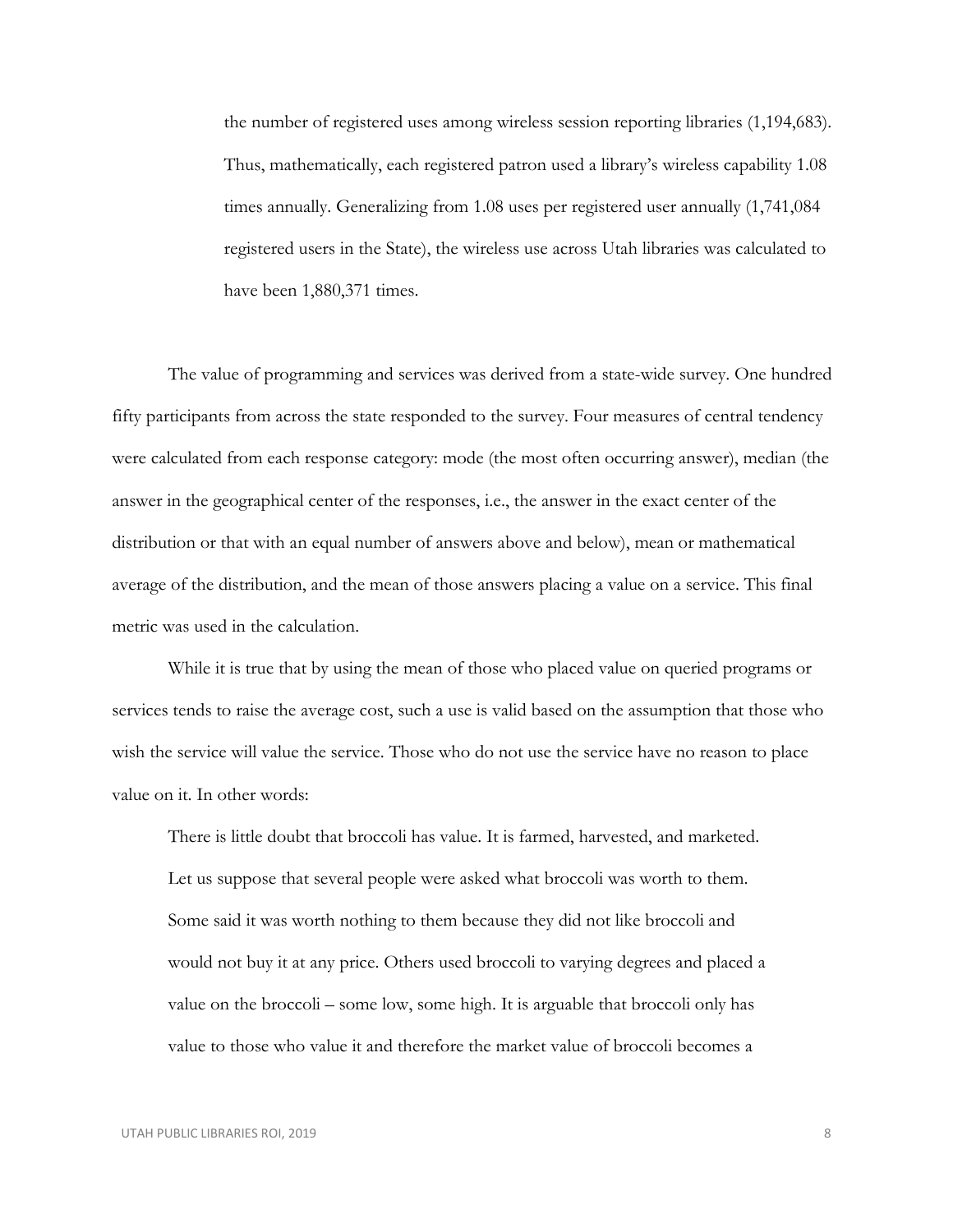measurement only of those who are willing to value it. To non-users the value will always be zero.

The scenario, above, has direct application to program attendance, reference transactions, and internet use (wireless and hard-wired sessions). However, one metric to watch in future studies is the assumed decrease in use of hard-wired internet sessions. For example, over the past decade of library internet use, internet use sessions have remained relatively constant at just over 2.4 million annually. However, wireless uses were not even reported 10 years ago but are currently approaching 1.9 million annually. As more wireless devices with data plans reach the hands of more people, it is reasonable to believe that the perceived value of internet capability of library patrons will decrease.

#### **Conclusions and Concerns**

Libraries must seek ways of reinventing and reestablishing themselves in their communities. Over the past decade, ROI for Utah public libraries has decreased 31 cents (4.2%), from \$7.35 in 2009 to \$7.04 in 2019. This is not surprising in a time of a confident economy and with the advancement of technology, particularly data plans on hand-held devices.

Not only is the return on investment of libraries decreasing, library use is declining. In 2007, Utah public libraries boasted 1,674,976 registered borrowers from a legal service population of 2,570,830. That is, 65% of the library service population were registered borrowers. The same year posted 15,336,291 library visits. (Total library visits are not equal to, and undoubtedly exceed, visits by registered borrowers).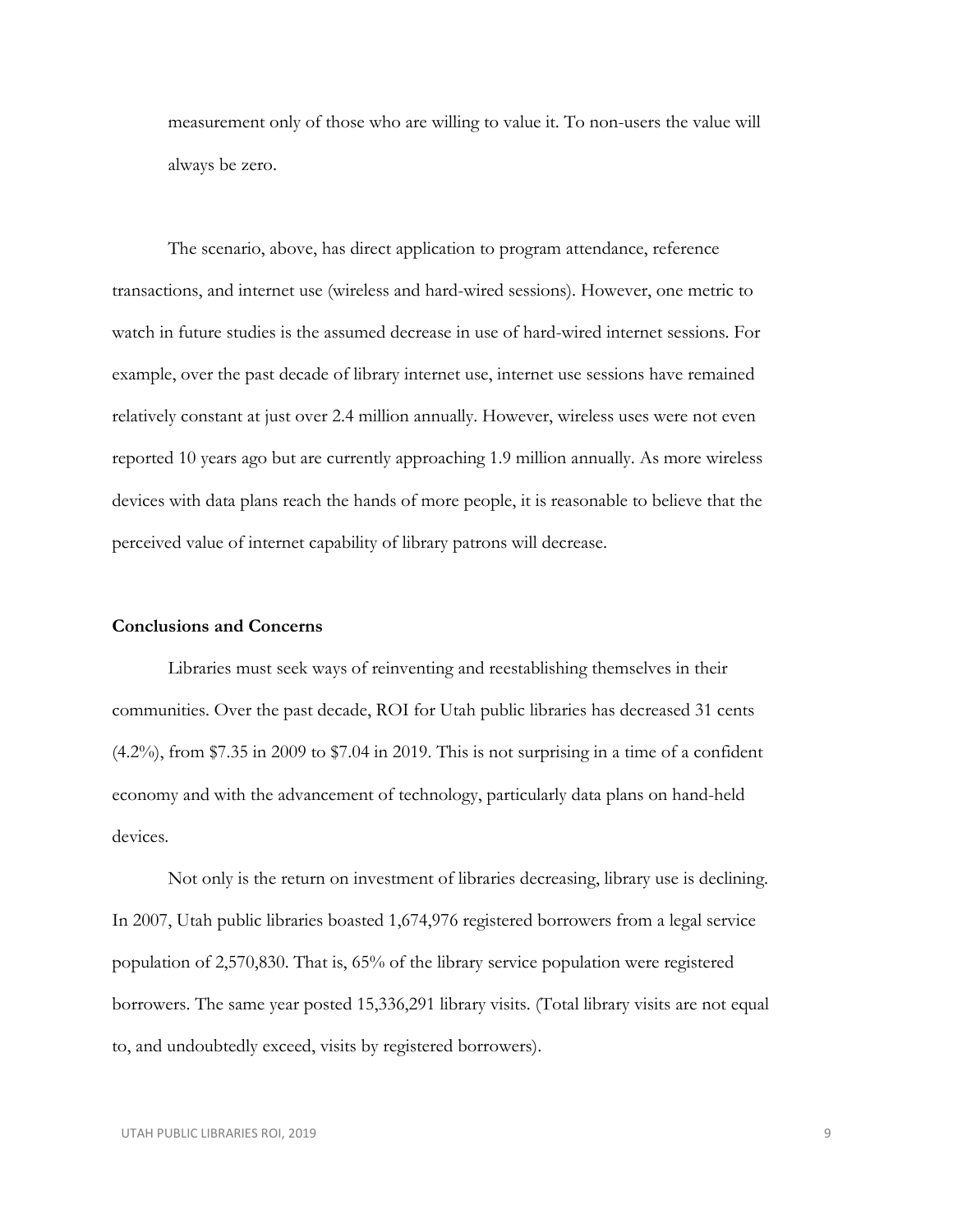By 2017, library visits had dropped to 14,689,560 (a decrease of 4.2% - exactly the same percentage as the decrease in calculated ROI), while service population rose to 3,031,470 (up 17.9%) and the percentage of registered borrowers (1,741,084) fell to 57.4% of legal service population.

Libraries must learn to rebrand, market, plan, adapt, and adopt paradigms consistent with growth and development of information and information technology and with their communities. There are over 60 library schools across the United States and Canada. In a 10% sampling of those schools (roughly every  $10<sup>th</sup>$  school from an alphabetical list), fully half do not indicate any marketing class. (One school only listed "required" courses, however). That is not to say that schools do not include marketing as part of the curriculum of some class, but they do not dedicate a class to marketing. On the other hand, even if library schools rededicated themselves to teach marketing, 58% of Utah libraries are managed by non-MLS degreed librarians. How do we get the water to the end of the row?

Utah libraries must develop a marketing plan or at least seek help from marketing experts. Library schools, organizations, training institutions and the like must retain the ideals of librarianship (freedom of information, freedom from censorship, privacy, diversity, etc.) and work-a-day realities (cataloging, circulation, facility maintenance, budget maintenance, etc.). But they exercise and market their viability and vitality.

In the end, the mechanics of libraries do little to influence the perceived value of libraries. Value is to be described as the worth or usefulness of something. ROI is an econometric, but it measures value, including perceived value. The cozy "mom and apple pie" feeling for libraries will succumb to the baser standard of "what does it do for me?"